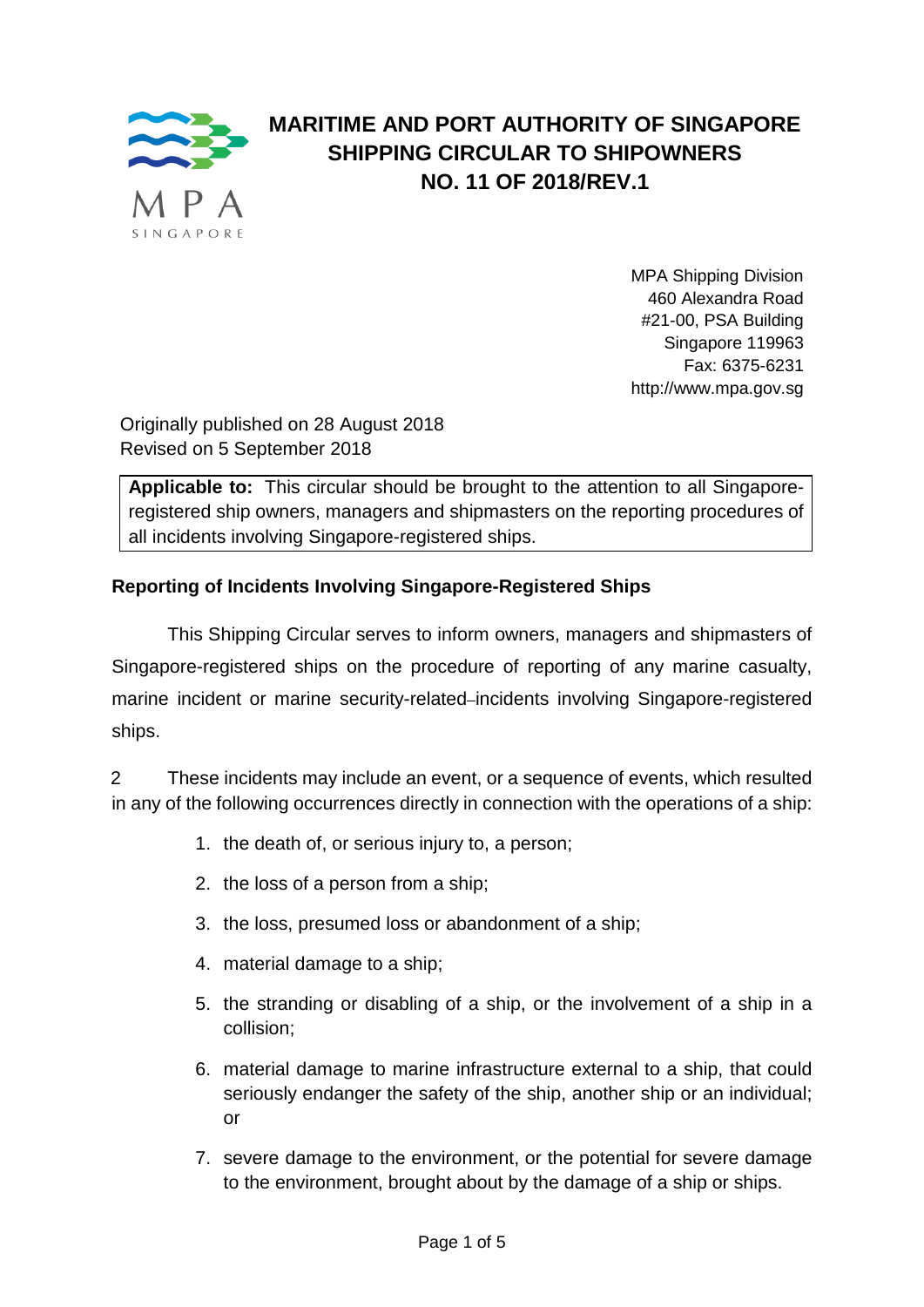## **Initial Immediate Reporting**

3 The general principle in any incident is that urgent steps on the ground, in accordance with ships' and companies' approved plans, must first be taken by the shipboard personnel and companies to prevent further deterioration of the situation with regard to safety of lives at sea and protection of the marine environment. Once this is ensured, the owner, manager and shipmaster of the affected Singaporeregistered ships should alert MPA of the incident immediately or at the latest, within 2 hours. Alerting MPA of the incident in a timely manner is paramount for Singapore as the Flag Administration of Singapore-registered ships for information sharing with other agencies.

4 This initial reporting to alert MPA on an immediate basis can take place before completing the detailed incident reporting format as mentioned in paragraphs 5 or 8 of this Shipping Circular. MPA can be informed of this initial alert, either in writing via emails to the following addresses: [shipping@mpa.gov.sg,](mailto:shipping@mpa.gov.sg) [marine@mpa.gov.sg](mailto:marine@mpa.gov.sg) and [mmo@mpa.gov.sg;](mailto:mmo@mpa.gov.sg) or verbally over the phone via the SRS Hotline at +65 62255777 (6-CALL-SRS). The initial report should be in the following format:

| 1. Type of incident                                                                |  |
|------------------------------------------------------------------------------------|--|
| (collision, grounding, fire, hull breach,<br>death/serious injuries to any person, |  |
| work accident, etc)                                                                |  |
| 2. Pollution to environment (if any)                                               |  |
|                                                                                    |  |
| (pollutant-type & amount spilled)                                                  |  |
|                                                                                    |  |
| 3. Date and time                                                                   |  |
|                                                                                    |  |
| (in local time and time zone)                                                      |  |
|                                                                                    |  |
| 4. Location of incident                                                            |  |
|                                                                                    |  |
| (Lat, Long, etc.)                                                                  |  |
|                                                                                    |  |
| 5. Injuries (number and severity)                                                  |  |
| and/or <b>damage</b> (location & severity)                                         |  |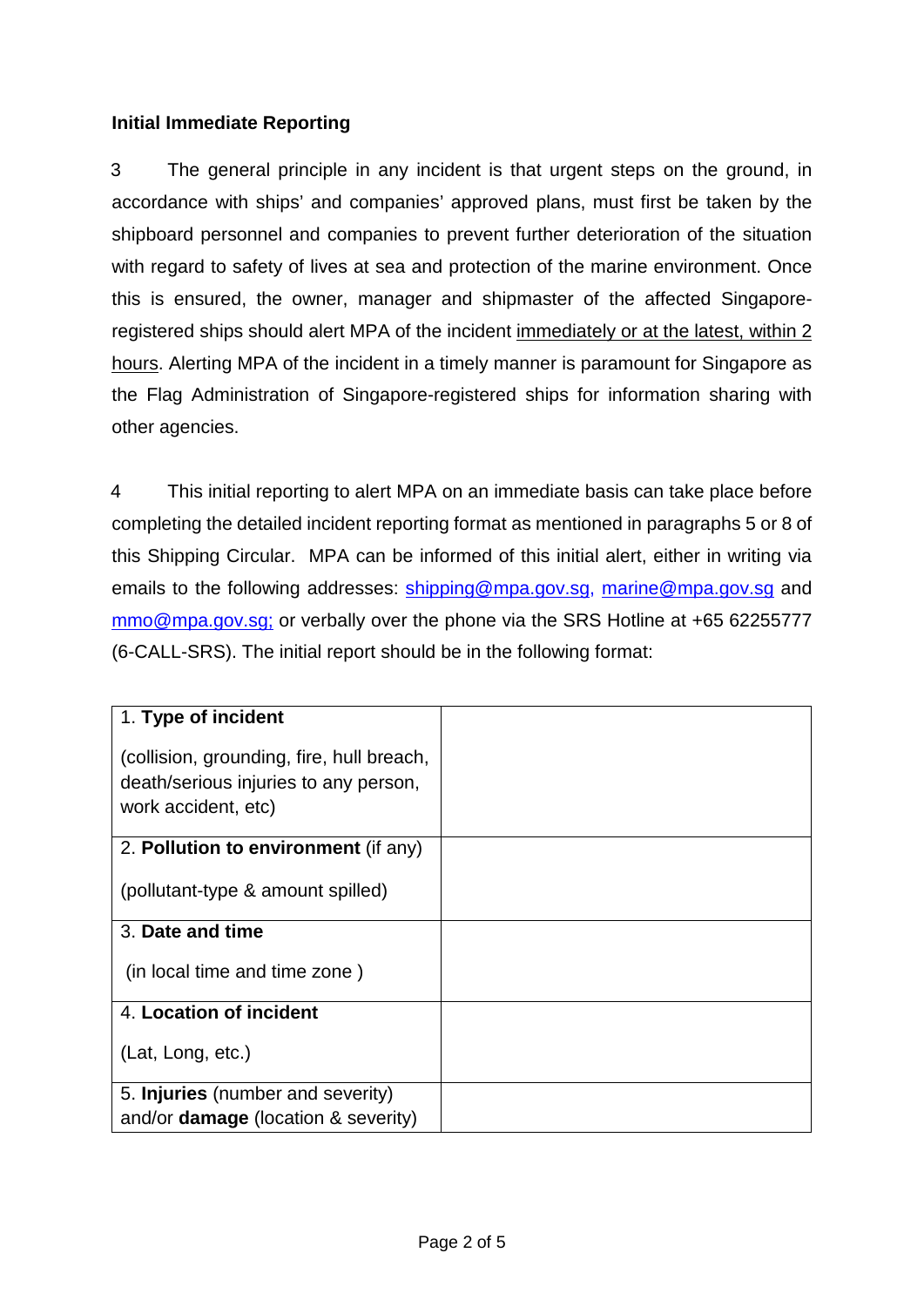| and/or <b>pollution</b> (pollutant-type &<br>amount spilled) |  |
|--------------------------------------------------------------|--|
| 6. Current status of incident                                |  |
| (e.g. under control/mitigation<br>ongoing)                   |  |

### **Detailed Reporting of Incidents after Initial Alert**

5 Owners, managers and shipmasters of Singapore ships are also reminded to submit the marine casualty or marine incident using the form (**[Annex A](#page-5-0)**) to the Director of Marine within 24 hours in accordance with the provisions of Section 107[1](#page-2-0) of the Merchant Shipping Act (Cap 179). Failure to comply with this section without reasonable cause is an offence which carries a maximum penalty of S\$10,000 fine. The form (Annex A) will assist the owners and masters in providing the relevant information required for MPA to determine the cause of the accident and to conduct follow up investigations, if required. The completed report can be sent to MPA via email: [shipping@mpa.gov.sg](mailto:shipping@mpa.gov.sg) and [mmo@mpa.gov.sg](mailto:mmo@mpa.gov.sg) or fax: (65) 6375 6231. MPA Shipping Circular No. 12 of 2014 provides guidance on recommended steps to take within to assist in the investigation.

d) has been stranded or wrecked,

the owner or the master of the ship shall, within 24 hours of the happening, report the happening to the Director

(2) Any owner or master of a ship who fails without reasonable cause to comply with this section shall be guilty of an offence and shall be liable on conviction to a fine not exceeding \$10,000.

<span id="page-2-0"></span><sup>1</sup> **107.**(1) Where a ship –

a) has sustained or caused an accident occasioning loss of life or serious injury to a person;

b) has sustained an accident or received damage, or otherwise sustained a defect or deficiency in the ship or its equipment which has been discovered, and the accident, damage, defect or deficiency has affected, or is likely to affect the sea- worthiness of the ship, or the efficiency or completeness of the life-saving appliances or other safety equipment of the ship;

c) has been in a position of great peril, either from the action of some other ship or from danger of wreck or collision; or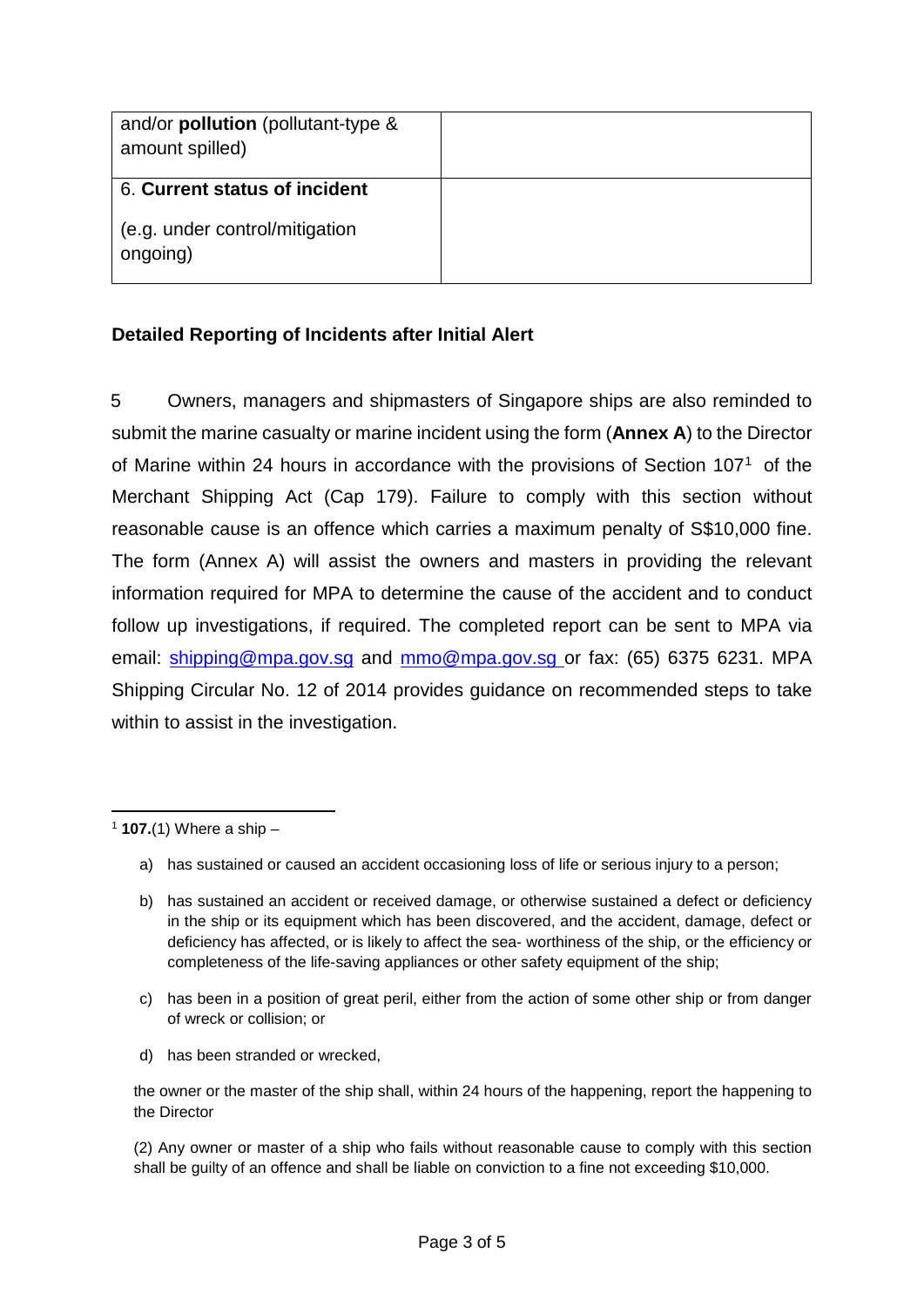6 In relation to the detailed reporting requirement, owners, managers and shipmasters may like to note that the Authority may, for the purpose of conducting post-accident investigations:

- 1. board and inspect the ship;
- 2. require books, certificates and documents to be produced;
- 3. muster the crew and passengers and require them to answer questions; and
- 4. require the ship to be taken into a dock for hull surveys in accordance with the provisions of Section  $205<sup>2</sup>$  $205<sup>2</sup>$  of the Merchant Shipping Act (Cap 179).

7 Failure of any persons to extend their fullest co-operation to the Authority in the conduct of investigations may amount to an offence.

## **Reporting to the Ministry of Manpower (MOM)**

8 For the purpose of administration of compensation to seafarers under the Work Injury Compensation Act (WICA), employers are reminded to report marine casualty or marine incident that result in loss of life or serious injuries to MOM via iReport [\(http://www.mom.gov.sg/ireport\)](http://www.mom.gov.sg/ireport) within 10 days of an occurrence. A serious injury/condition is defined as one that renders the seafarer unfit to work for more than 3 consecutive days or hospitalised for at least 24 hours, commencing within 7 days from the day when the injury/condition was suffered. This should be read in conjunction with MPA Shipping Circular No. 4 of 2013 which is still in force.

- b) enter and inspect any premises;
- c) require and enforce the production of any book, certificate or document relating to any ship or persons on board the ship;
- d) muster the crew and passengers of any ship;
- e) summon any person before him and require him to answer questions; and
- f) require any ship to be taken into a dock for the purpose of surveying the hull.

<span id="page-3-0"></span><sup>2</sup> **205**. -(1) The Director, the Port Master, a Port Health Officer, a surveyor of ships or a police officer may, at any time, for the purposes of this Act –

a) go on board any ship and inspect and examine the ship or any part thereof or its equipment;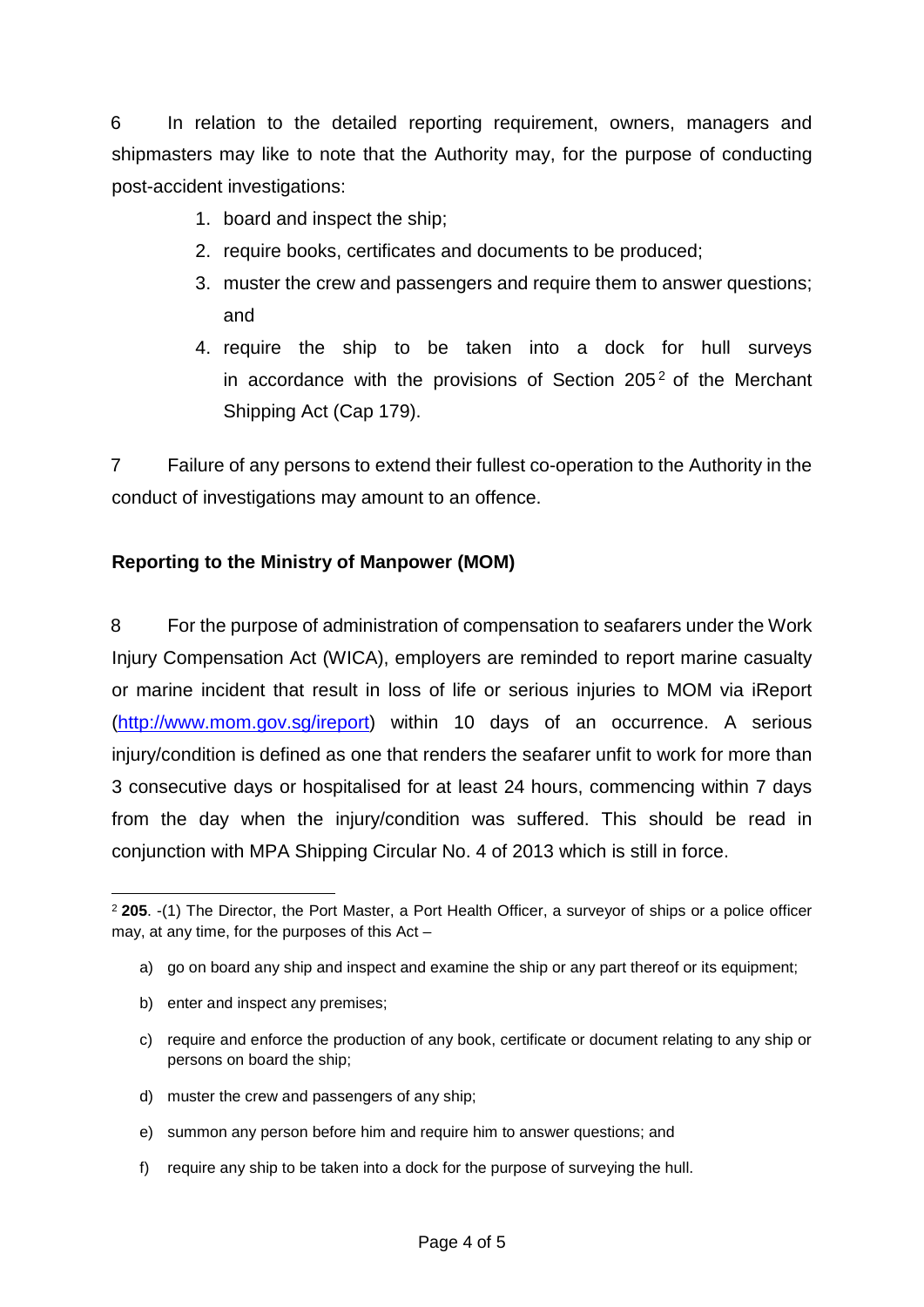## **Detailed Reporting of Security-related Incidents after Initial Alerts**

9 Follow–up reporting of security-related incidents involving Singapore-registered ships should be made by completing the Form (**[Annex B](#page-8-0)**) and sent to MPA via email: [shipalert@mpa.gov.sg](mailto:shipalert@mpa.gov.sg) and [marine@mpa.gov.sg](mailto:marine@mpa.gov.sg) or fax: (65) 6375 6231 within 24 hours of the occurrence of the security-related incident. In the event of a securityrelated incident requiring urgent assistance, Owners, managers and shipmasters may wish to call **(65) 6226 5539**. Please note that this number is dedicated for emergency purposes.

10 This shipping circular supersedes Shipping Circular No. 6 of 2010, and Shipping Circular No. 3 of 2014.

11 Any queries relating to this shipping circular should be directed to the Singapore Registry of Ships' dedicated contact via email: [marine@mpa.gov.sg](mailto:marine@mpa.gov.sg) and tel: (65) 6375 1932.

**CAPT DAKNASH GANASEN DIRECTOR OF MARINE MARITIME AND PORT AUTHORITY OF SINGAPORE**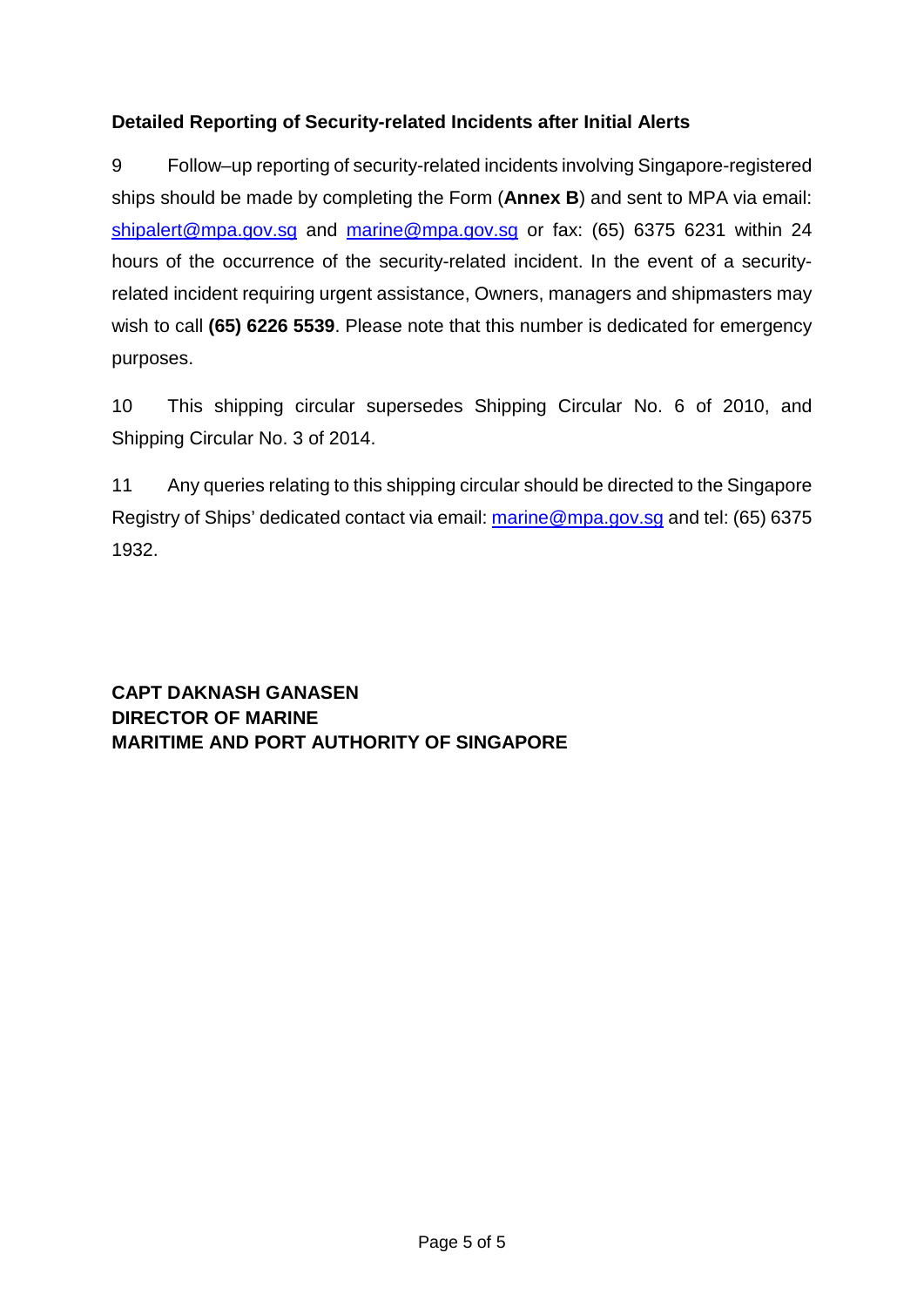<span id="page-5-0"></span>

# **Maritime and Port Authority of Singapore**

# **REPORT OF A MARINE CASUALTY OR MARINE INCIDENT**

MERCHANT SHIPPING ACT (CHAPTER 179)

SINGAPORE

 $\mathsf{A}$ 

Section 107 *"Report of accidents, etc., to Director"*

| <b>SECTION I - SHIP PARTICULARS</b>                                                                            |              |                 |            |                            |  |            |                                         |  |
|----------------------------------------------------------------------------------------------------------------|--------------|-----------------|------------|----------------------------|--|------------|-----------------------------------------|--|
| 1. IMO No.:                                                                                                    |              | 2.Name of Ship: |            |                            |  | 3. Flag:   |                                         |  |
| 4. Type of Ship:<br>Bulk Dry (cement,<br>woodchips, urea and<br>other specialised) Carrier                     |              | Carrier         |            | Bulk Dry (general, ore)    |  |            | Bulk Dry / Oil<br>Carrier               |  |
| <b>Bulk Dry Carrier - Self-</b><br>discharging                                                                 |              | Container       |            |                            |  |            | Dredger                                 |  |
| Dry Cargo (livestock,<br>barge, heavy cargo etc.)                                                              |              |                 |            | <b>Fish Catching</b>       |  |            | Fish Factory / Fish<br>Carrier          |  |
| Carrier<br><b>General Cargo</b>                                                                                |              |                 |            | <b>High-Speed Craft</b>    |  |            | Non-propelled                           |  |
| <b>Offshore Supply</b>                                                                                         |              |                 |            | Passenger / Ferry          |  |            | Passenger /<br>General Cargo            |  |
| Passenger / Ro-Ro Cargo                                                                                        |              |                 |            | <b>Refrigerated Cargo</b>  |  |            | Research                                |  |
| Ro-Ro Cargo                                                                                                    |              |                 |            | Tanker - Chemical          |  |            | Tanker - Oil                            |  |
| Tanker - Liquid (non-<br>flammable)                                                                            |              |                 |            | Tanker - Liquefied Gas     |  |            | Towing / Pushing<br>Tug                 |  |
| <b>Other Activities</b>                                                                                        |              |                 |            | <b>Other Offshore</b>      |  |            | <b>Other Ships</b><br><b>Structures</b> |  |
| Short International<br>International<br>5. Type of Service:<br>Near-Coastal<br><b>Inland Waters</b><br>Others: |              |                 |            |                            |  |            |                                         |  |
| 6. Were any voyage related restriction limits placed on the ship - if Yes, elaborate:                          |              |                 |            |                            |  |            |                                         |  |
| 8. LoA:<br>7. Gross Tonnage:<br>9. Classification Society:                                                     |              |                 |            |                            |  |            |                                         |  |
| 10. Shipowner and Manager / Contact details (include e-mail):                                                  |              |                 |            |                            |  |            |                                         |  |
|                                                                                                                |              |                 |            |                            |  |            |                                         |  |
| 11. DPA and Local Agent / Contact details (include e-mail):                                                    |              |                 |            |                            |  |            |                                         |  |
| 12. Previous Name(s):<br>13. Previous Flag(s):                                                                 |              |                 |            |                            |  |            |                                         |  |
| 14. Previous Classification Societies:                                                                         |              |                 |            |                            |  |            |                                         |  |
| 15. Date of Contract / Keel Laid / Delivery:                                                                   |              |                 |            |                            |  |            |                                         |  |
| 16. Date of Major Conversion:<br>17. Deadweight:                                                               |              |                 |            |                            |  |            |                                         |  |
| 18. Hull Material:                                                                                             | <b>Steel</b> |                 |            | <b>Light Alloy</b>         |  |            | Ferrocement                             |  |
| Wood                                                                                                           | <b>GRP</b>   |                 |            | <b>Composite Materials</b> |  |            |                                         |  |
| 19. Hull Construction:                                                                                         | Single Hull  |                 |            | Double Hull                |  |            | Double Bottom                           |  |
| Double Sides                                                                                                   | Mid Deck     |                 |            | Others:                    |  |            |                                         |  |
| 20. Propulsion - Type:                                                                                         | <b>Steam</b> |                 |            | <b>Diesel</b>              |  |            | Others:                                 |  |
| 21. Bunkers:                                                                                                   | <b>HFO</b>   |                 | <b>MFO</b> |                            |  | <b>MDO</b> | Others:                                 |  |
| 22. Propellers:                                                                                                | No           |                 | <b>FPP</b> |                            |  | <b>CPP</b> | Others:                                 |  |
| 23. Building Yard:                                                                                             |              |                 |            | 24. Hull No.:              |  |            |                                         |  |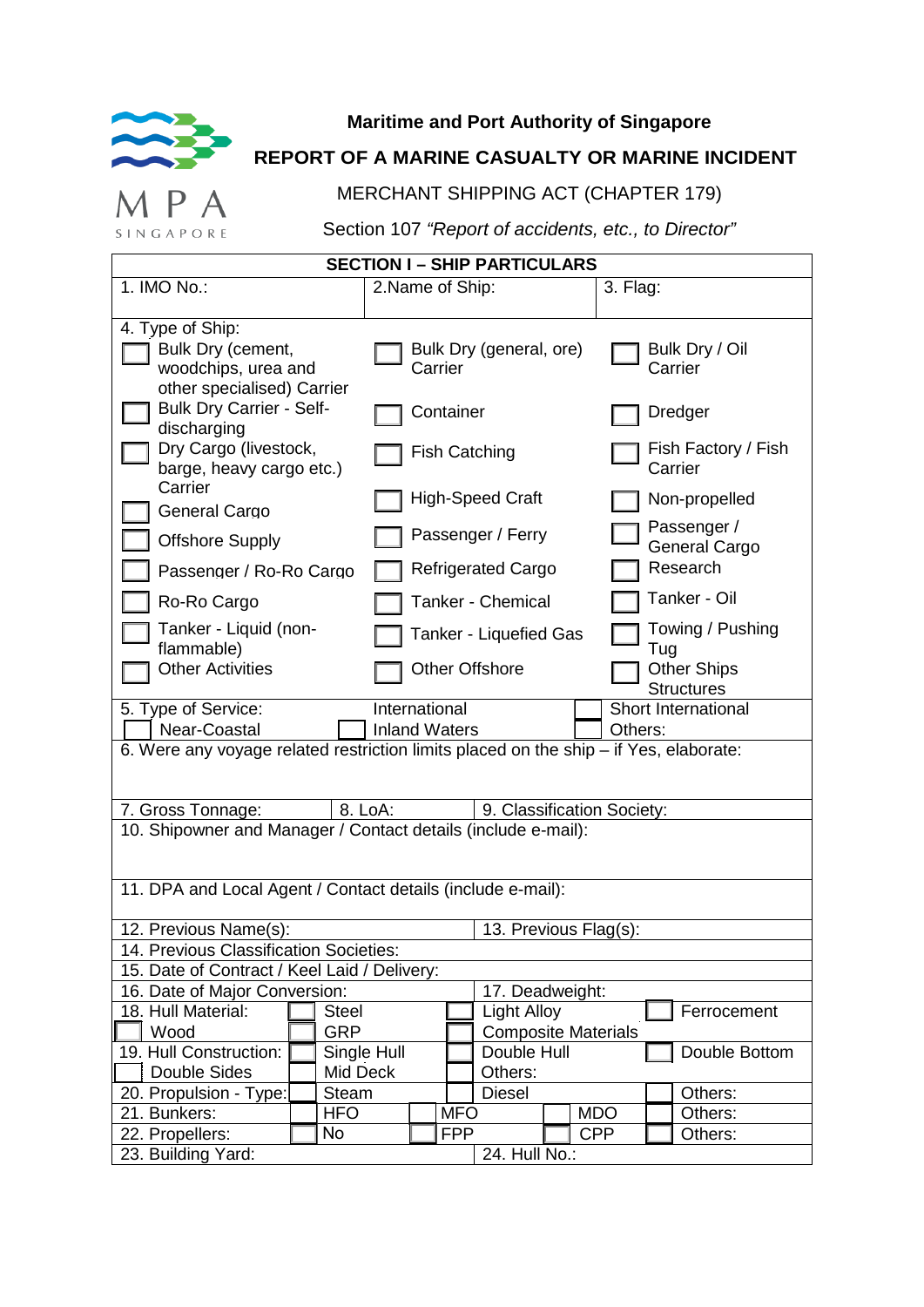|                    | <b>SECTION II - VOYAGE PARTICULARS</b>                                                                                                           |                                                                          |                         |                                                                                                                                                                         |  |  |
|--------------------|--------------------------------------------------------------------------------------------------------------------------------------------------|--------------------------------------------------------------------------|-------------------------|-------------------------------------------------------------------------------------------------------------------------------------------------------------------------|--|--|
|                    | 25. From - Location / Date-Time:                                                                                                                 |                                                                          |                         |                                                                                                                                                                         |  |  |
|                    | 26. Draught (Fore and Aft) / Air Draught:                                                                                                        |                                                                          |                         |                                                                                                                                                                         |  |  |
|                    | 27. To - Location / ETA:                                                                                                                         |                                                                          |                         |                                                                                                                                                                         |  |  |
|                    | 28. Persons on board - Crew / Passengers / Others:                                                                                               |                                                                          |                         |                                                                                                                                                                         |  |  |
|                    | 29. Cargo on board - type / amount (specified those under IMDG Code):                                                                            |                                                                          |                         |                                                                                                                                                                         |  |  |
|                    | <b>SECTION III - PRELIMINARY CASUALTY / INCIDENT DATA</b>                                                                                        |                                                                          |                         |                                                                                                                                                                         |  |  |
|                    | 30. Date-Time (local) / Time Zone:                                                                                                               |                                                                          |                         | 31. Position: Lat-Long / Name of location:                                                                                                                              |  |  |
|                    | 32. Location:<br>At Berth                                                                                                                        |                                                                          | Anchorage               | Port                                                                                                                                                                    |  |  |
|                    | Port Approach                                                                                                                                    | <b>Inland Waters</b>                                                     | Canal<br>River          |                                                                                                                                                                         |  |  |
|                    | Archipelagos                                                                                                                                     | <b>Coastal Water</b>                                                     | Open Sea                | TSS (adopted                                                                                                                                                            |  |  |
|                    |                                                                                                                                                  | (<12nm from shore)                                                       |                         | by IMO)                                                                                                                                                                 |  |  |
|                    | 33. Pilot (indicate whether mandatory and date-time on board):                                                                                   |                                                                          |                         |                                                                                                                                                                         |  |  |
|                    | 34. Tidal Stream - Dir / Rate:                                                                                                                   |                                                                          | 35. Wind - Dir / Speed: |                                                                                                                                                                         |  |  |
|                    | 36. Visibility:                                                                                                                                  |                                                                          | 37. Sea State:          |                                                                                                                                                                         |  |  |
|                    | Collision: striking or being struck by another ship (regardless of whether                                                                       |                                                                          |                         |                                                                                                                                                                         |  |  |
|                    | underway, anchored or moored): Other Ship(s): IMO No. / Name / Flag:                                                                             |                                                                          |                         |                                                                                                                                                                         |  |  |
| 38. Initial Event: | or underwater objects (wrecks etc)                                                                                                               |                                                                          |                         | Stranding or Grounding: being aground or hitting / touching shore or sea bottom<br>Contact: striking any fixed or floating object other than those included in .1 or .2 |  |  |
|                    | Fire or Explosion                                                                                                                                |                                                                          |                         |                                                                                                                                                                         |  |  |
|                    | Hull failure or failure of watertight doors, ports etc: not caused by .1 to .4                                                                   |                                                                          |                         |                                                                                                                                                                         |  |  |
|                    | Machinery Damage: not caused by .1 to .5 and which necessitated towage                                                                           |                                                                          |                         |                                                                                                                                                                         |  |  |
|                    | Damages to ship or equipment: not caused by .1 to .6                                                                                             |                                                                          |                         |                                                                                                                                                                         |  |  |
|                    | Capsizing or listing: not caused by .1 to .7                                                                                                     |                                                                          |                         |                                                                                                                                                                         |  |  |
|                    | Missing: assumed lost                                                                                                                            |                                                                          |                         |                                                                                                                                                                         |  |  |
|                    | <b>Involving LSA</b>                                                                                                                             |                                                                          |                         |                                                                                                                                                                         |  |  |
|                    | Others: not covered by .1 to .10                                                                                                                 |                                                                          |                         |                                                                                                                                                                         |  |  |
|                    | 39. Consequences to Ship:                                                                                                                        | 40. Consequences to                                                      |                         | 41. Consequences to                                                                                                                                                     |  |  |
|                    | Environment:<br>Humans:                                                                                                                          |                                                                          |                         |                                                                                                                                                                         |  |  |
|                    | <b>Total Loss / Constructive</b><br>No. of dead or missing                                                                                       |                                                                          |                         |                                                                                                                                                                         |  |  |
|                    | Total Loss - Date:<br>crew:                                                                                                                      |                                                                          |                         |                                                                                                                                                                         |  |  |
|                    | Ship rendered unfit to<br>Oil: Type / Quantity spilled:<br>No. of dead or missing<br>proceed: in a condition which<br>passengers:                |                                                                          |                         |                                                                                                                                                                         |  |  |
|                    | does not correspond<br>No. of dead or missing<br>substantially with statutory<br>persons:<br>requirements, presenting a                          |                                                                          |                         |                                                                                                                                                                         |  |  |
|                    | No. of crew seriously<br>danger to the ship and the<br>Dangerous Goods in<br>injured*:<br>persons on board or an<br>package form: Class /        |                                                                          |                         |                                                                                                                                                                         |  |  |
|                    | unreasonable threat of harm<br>Quantity overboard:<br>No. of passengers seriously<br>to the marine environment<br>injured*:                      |                                                                          |                         |                                                                                                                                                                         |  |  |
|                    | Ship remains fit to proceed:<br>in a condition which<br>corresponds substantially<br>with statutory requirements,<br>presenting neither a danger | No. of other persons<br>seriously injured*:<br>*requires hospitalisation |                         | <b>Ballast Water: Location of</b><br>uptake / Quantity spilled:                                                                                                         |  |  |
|                    | to the ship and the persons<br>on board nor an<br>unreasonable threat of harm<br>to the marine environment                                       |                                                                          |                         |                                                                                                                                                                         |  |  |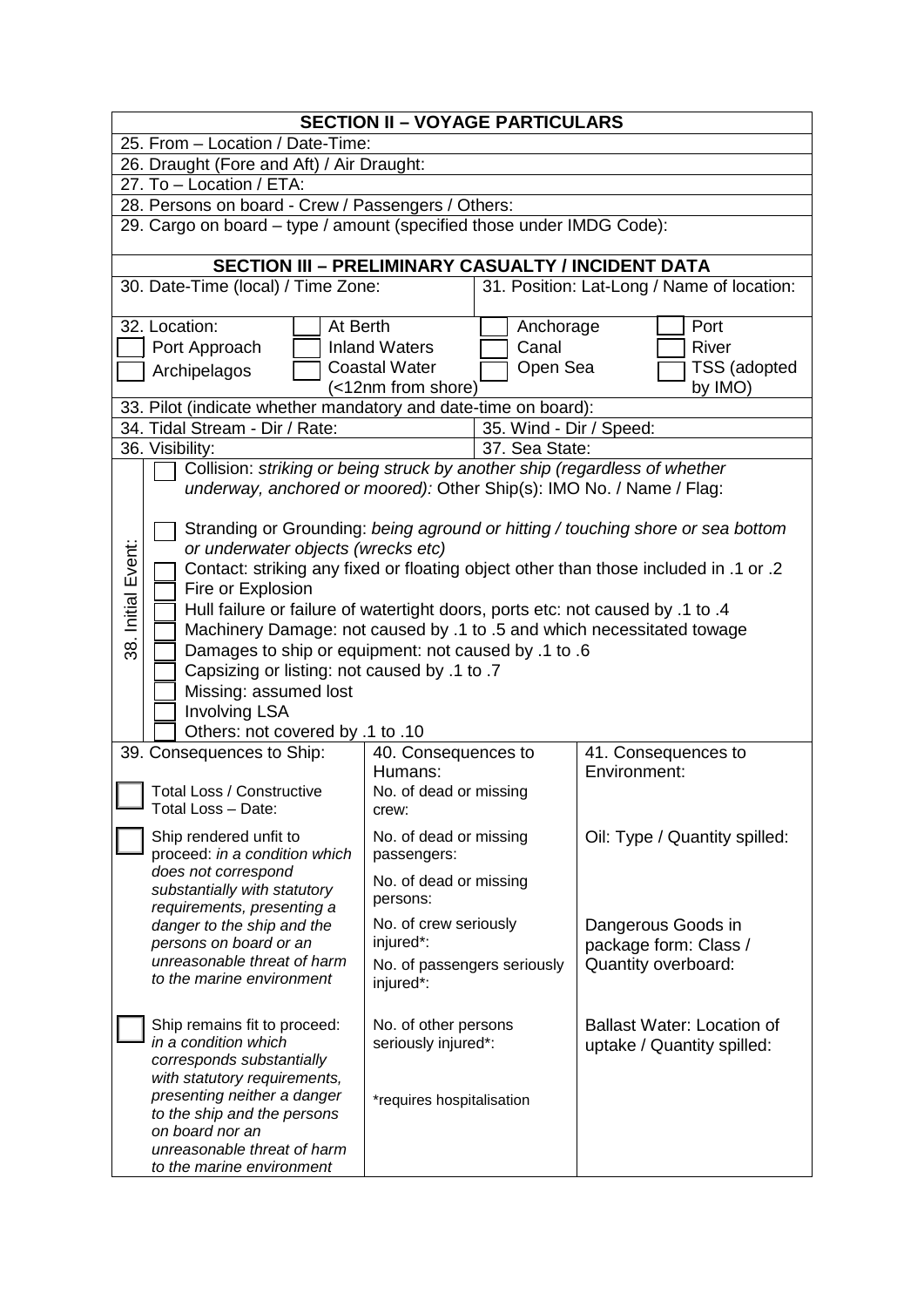| <b>SECTION IV - PROBABLE CAUSE(S)</b>                                                             |                               |  |  |  |
|---------------------------------------------------------------------------------------------------|-------------------------------|--|--|--|
| 42.                                                                                               |                               |  |  |  |
|                                                                                                   |                               |  |  |  |
| <b>SECTION V - ACTIONS TO PREVENT SIMILAR OCCURRENCES</b>                                         |                               |  |  |  |
| 43.                                                                                               |                               |  |  |  |
|                                                                                                   |                               |  |  |  |
|                                                                                                   |                               |  |  |  |
|                                                                                                   |                               |  |  |  |
| <b>SECTION VI - NARRATIVE</b>                                                                     |                               |  |  |  |
| 44.                                                                                               | N                             |  |  |  |
|                                                                                                   |                               |  |  |  |
|                                                                                                   |                               |  |  |  |
|                                                                                                   |                               |  |  |  |
|                                                                                                   |                               |  |  |  |
|                                                                                                   |                               |  |  |  |
|                                                                                                   |                               |  |  |  |
|                                                                                                   |                               |  |  |  |
|                                                                                                   |                               |  |  |  |
|                                                                                                   |                               |  |  |  |
|                                                                                                   |                               |  |  |  |
|                                                                                                   |                               |  |  |  |
|                                                                                                   |                               |  |  |  |
|                                                                                                   |                               |  |  |  |
|                                                                                                   |                               |  |  |  |
|                                                                                                   |                               |  |  |  |
|                                                                                                   |                               |  |  |  |
|                                                                                                   |                               |  |  |  |
|                                                                                                   |                               |  |  |  |
|                                                                                                   |                               |  |  |  |
|                                                                                                   |                               |  |  |  |
|                                                                                                   |                               |  |  |  |
|                                                                                                   |                               |  |  |  |
|                                                                                                   |                               |  |  |  |
|                                                                                                   |                               |  |  |  |
|                                                                                                   |                               |  |  |  |
|                                                                                                   |                               |  |  |  |
| <b>SECTION VII - PERSON MAKING THIS REPORT</b>                                                    |                               |  |  |  |
| <b>DECLARATION</b>                                                                                |                               |  |  |  |
| I declare that this Report (consists of  pages), including the crew list, is true to the best     |                               |  |  |  |
| of my knowledge and belief and I make it knowing that, if it is tendered in evidence, I may       |                               |  |  |  |
| be liable to prosecution if I have wilfully stated in it anything which I know to be false or do  |                               |  |  |  |
| not believe to be true.                                                                           |                               |  |  |  |
| I further declare that all shipboard statutory certifications were in order prior to the casualty |                               |  |  |  |
| /incident (otherwise – provide details of the non-compliance and actions taken).                  |                               |  |  |  |
|                                                                                                   |                               |  |  |  |
|                                                                                                   |                               |  |  |  |
|                                                                                                   |                               |  |  |  |
| Title / Name / Contact details (include e-mail)                                                   | Signature / Date / Ship Stamp |  |  |  |
| <b>MPA USE ONLY</b>                                                                               |                               |  |  |  |
| CA / CCR / POL:                                                                                   | Date Received / SMS /         |  |  |  |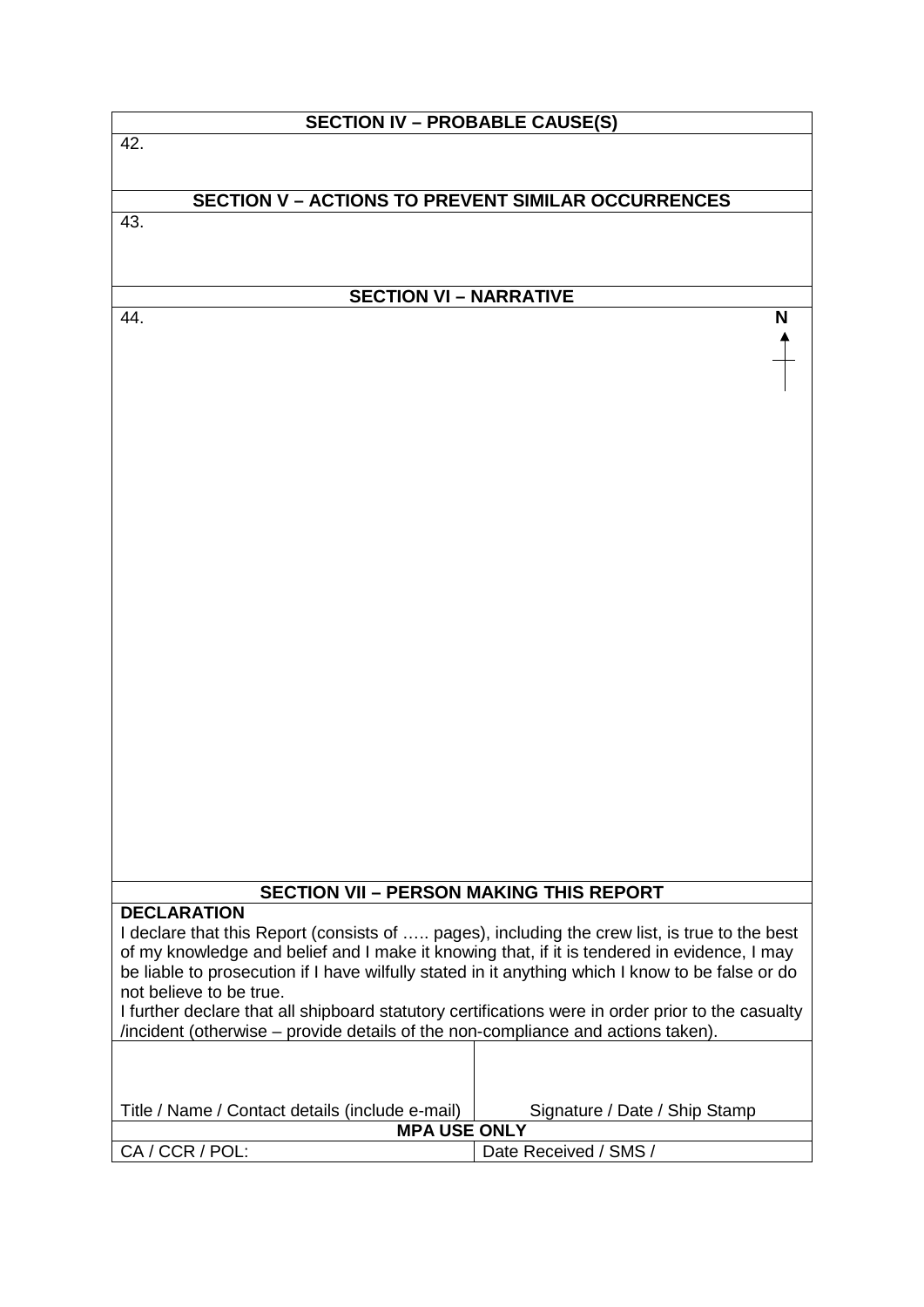<span id="page-8-0"></span>

# **Maritime and Port Authority of Singapore**

Shipping Division 460 Alexandra Road PSA Building #21-00 Singapore 119963 Tel: (65) 6375 1932 Fax: (65) 6375 6231 Email: [marine@mpa.gov.sg](mailto:marine@mpa.gov.sg)

### **REPORT OF A SECURITY INCIDENT INVOLVING SINGAPORE SHIPS**

This form is to be completed by the master in all cases where a Singapore ship is involved in a security incident. This form should be sent to the Director of Marine, Singapore within 24 hours of the incident or as soon as possible thereafter. If the completed report form cannot be submitted within 24 hours, the Singapore Flag Administration should be notified in brief via Tel: +65 62265539 or Email: [shipalert@mpa.gov.sg](mailto:shipalert@mpa.gov.sg) and [marine@mpa.gov.sg.](mailto:marine@mpa.gov.sg)

#### INFORMATION PERTAINING TO INCIDENT

#### **A General**

- 1. Type of Incident eg Sea Robbery, Hijack, Missing, Lost contact etc:
- 2. Date & time of Incident (Local Time):
- 3. Location of Incident:

#### **B Ship's details:**

| 1              | Ship's Name          | $\blacksquare$ |  |
|----------------|----------------------|----------------|--|
| 2              | Call sign            | ۰              |  |
| 3              | <b>IMO</b> number    | $\blacksquare$ |  |
| $\overline{4}$ | <b>MMSI</b> number   | $\blacksquare$ |  |
| 5              | <b>INMARSAT IDS</b>  | $\blacksquare$ |  |
| $\overline{6}$ | Type of ship         | $\blacksquare$ |  |
| $\overline{7}$ | <b>Flag State</b>    | $\blacksquare$ |  |
| 8              | <b>Gross Tonnage</b> | -              |  |
| 9              | Company/Agent/Owner  | $\blacksquare$ |  |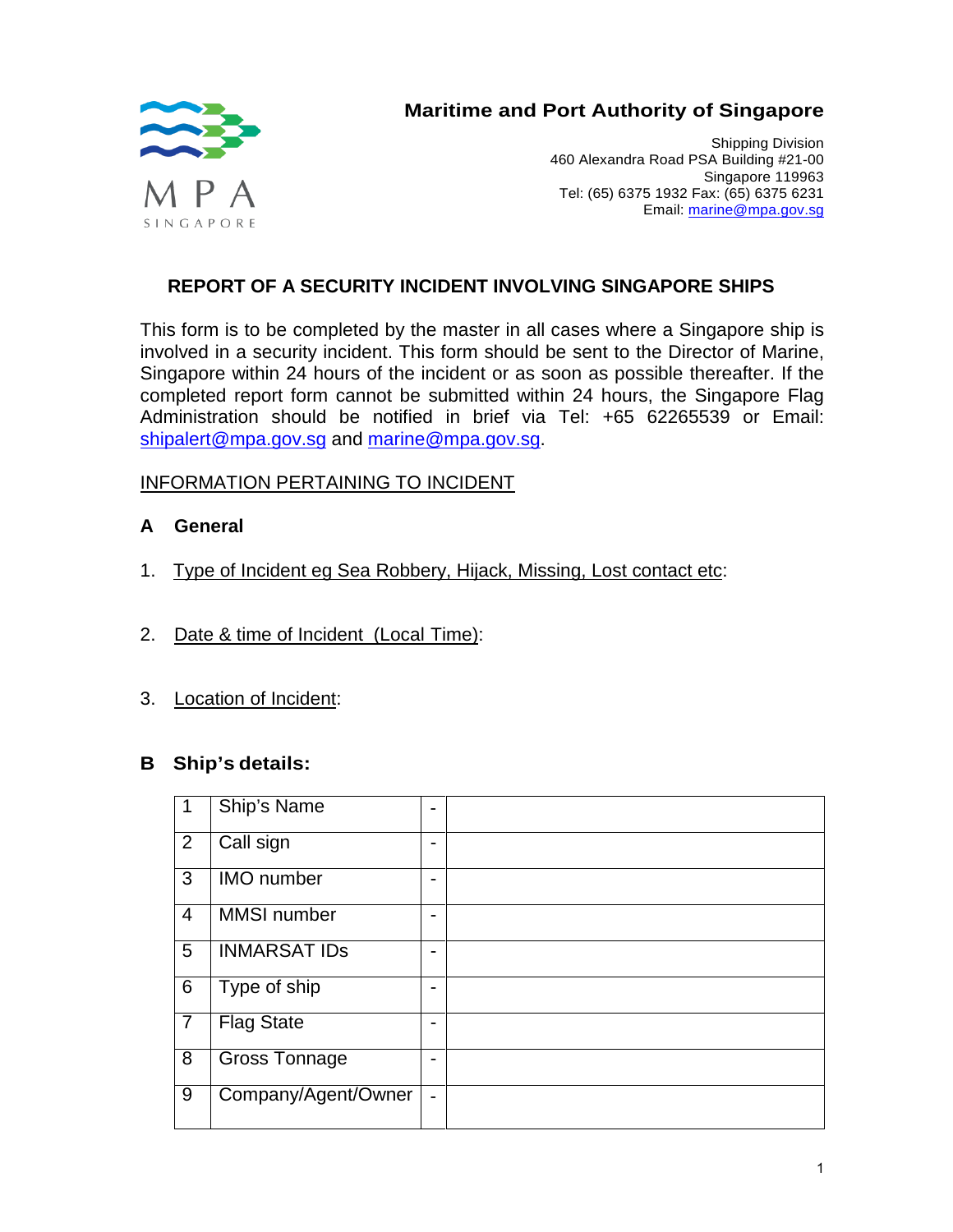# **C Position of Ship**

|                | Latitude                                                                                            | $\blacksquare$           |  |
|----------------|-----------------------------------------------------------------------------------------------------|--------------------------|--|
| $\overline{2}$ | Longitude                                                                                           | $\blacksquare$           |  |
| 3              | Name of the area $-$<br>Place/Port, territorial<br>sea, port waters,<br>anchorage, high seas<br>etc | $\overline{\phantom{0}}$ |  |
| 4              | Activity of Ship - While<br>sailing, at anchor or at<br>berth etc                                   | $\blacksquare$           |  |
| 5              | <b>ISPS Security Level of</b><br>Ship prior to attack                                               | $\blacksquare$           |  |
| 6              | Last Port of Call and<br><b>Next Port of Call</b>                                                   | $\overline{\phantom{0}}$ |  |

# **D Details of Victims**

| Victim |  | Nationality Sex / Age Designation | Injury |
|--------|--|-----------------------------------|--------|
|        |  |                                   |        |
|        |  |                                   |        |
|        |  |                                   |        |
|        |  |                                   |        |
|        |  |                                   |        |

## **E Items Stolen**

| Description of item | <b>Estimated value of item</b> |
|---------------------|--------------------------------|
|                     |                                |
|                     |                                |
|                     |                                |
|                     |                                |